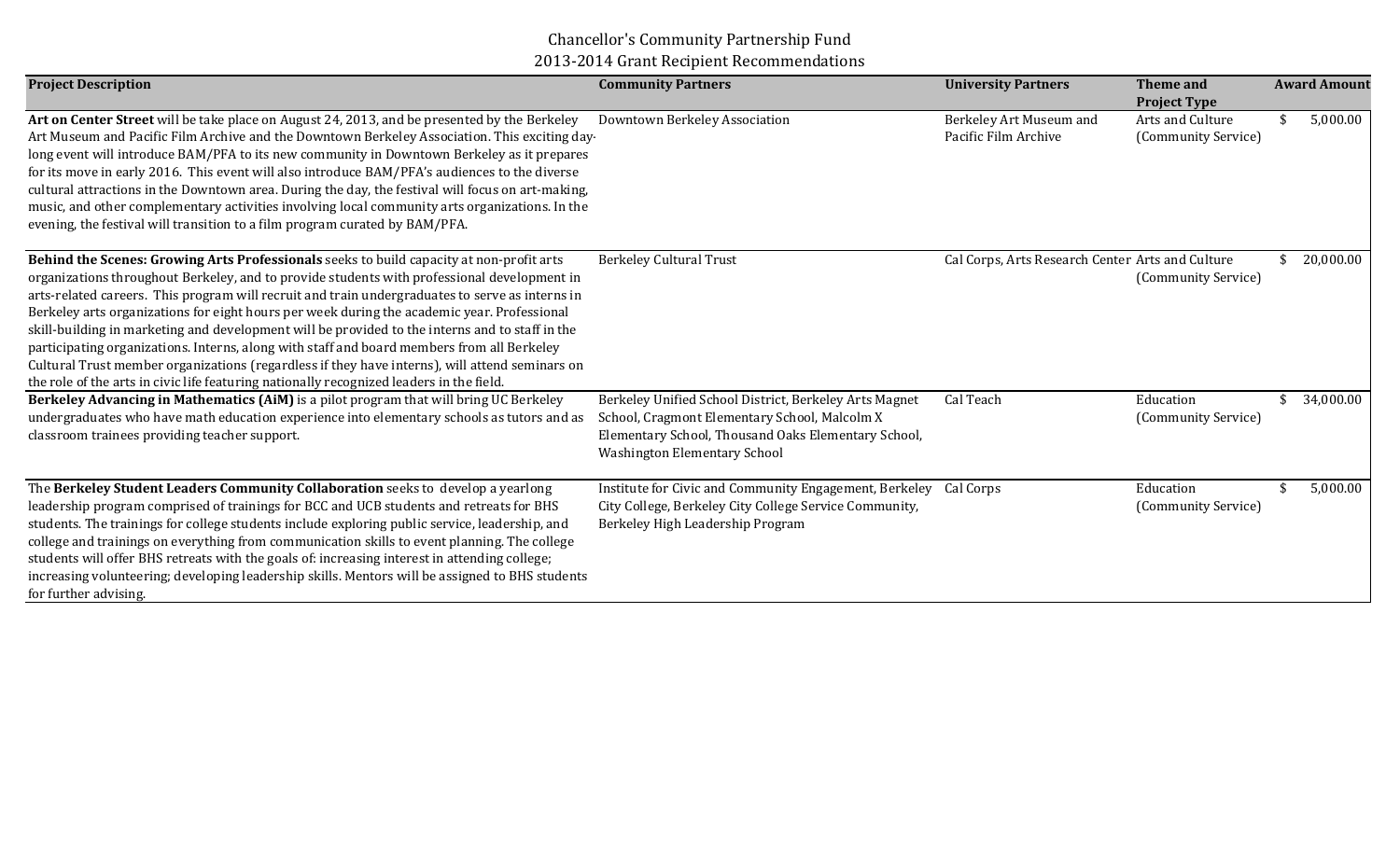## Chancellor's Community Partnership Fund 2013-2014 Grant Recipient Recommendations

| <b>Project Description</b>                                                                                                                                                                                                                                                                                                                                                                                                                                                                                                                                                                                                                                                                                                                                                                                                                                                                                                                                                     | <b>Community Partners</b>                                                                                                                                                                | <b>University Partners</b>                                                                                         | Theme and<br><b>Project Type</b>                                    | <b>Award Amount</b> |
|--------------------------------------------------------------------------------------------------------------------------------------------------------------------------------------------------------------------------------------------------------------------------------------------------------------------------------------------------------------------------------------------------------------------------------------------------------------------------------------------------------------------------------------------------------------------------------------------------------------------------------------------------------------------------------------------------------------------------------------------------------------------------------------------------------------------------------------------------------------------------------------------------------------------------------------------------------------------------------|------------------------------------------------------------------------------------------------------------------------------------------------------------------------------------------|--------------------------------------------------------------------------------------------------------------------|---------------------------------------------------------------------|---------------------|
| The BUSD Garden Education Collaborative is a multi-pronged initiative designed to connect<br>the BUSD's in-school and outdoor learning environments. Funding from the CCPF will assist the<br>GEC in executing the planning, green space infrastructure, teacher training, and curriculum<br>needed to deliver integrated, high-impact garden education to students throughout the<br>Berkeley Unified School District. The BUSD Garden Education Collaborative will serve 9,400<br>students in all neighborhoods in Berkeley who attend the BUSD's 11 public elementary schools,<br>three middle schools, one comprehensive high school, and an alternative high school. In<br>addition, the project will launch garden infrastructure and curriculum pilots in 2013-14 at three<br>elementary schools serving the Northwest and Central school zones, which represent a diverse<br>cross section of residents and serve two-thirds of Berkeley's families and neighborhoods. | Berkeley Unified School District Garden and Cooking<br>Program, Berkeley LEARNS After School Program, Bay<br>Area Community Resources, Bay Tree Design, The Edible<br>Schoolyard Project | UC Botanical Gardens, Atkins<br>Center for Weight and Health                                                       | Education<br>(Community Service<br>and Neighborhood<br>Improvement) | 23,000.00           |
| <b>Conflict Busters</b> is an innovative program focused on restorative practices in elementary<br>schools. Funding will help coordinate restorative practices at local schools, including running<br>our Conflict Busters program, which teaches students to de-escalate and resolve the conflicts of<br>their peers. The program will also create opportunities for the Berkeley community to learn<br>more about restorative practices and how they interrupt the school-to-prison pipeline through<br>our 12-week Restorative Practices in Schools certification course and an on-campus conference.                                                                                                                                                                                                                                                                                                                                                                       | SEEDS Community Resolution Center, Rosa Parks<br><b>Elementary School</b>                                                                                                                | Restorative Justice Center                                                                                         | Education<br>(Community Service)                                    | 25,000.00           |
| Early Childhood Science: Building the Future will empower preschool teachers working with YMCA of the Central Bay Area: Early Childhood Services<br>the lowest income children in Berkeley to implement a hands-on inquiry approach to teaching<br>science. This project will strengthen teacher's ability to impart science education, expose<br>children to enhanced science integrated curriculum and help parents understand the<br>importance of science-based learning. Project activities will help close the school-readiness gap<br>in Berkeley and inspire life-long learners with skills that are recognized as important for<br>success in life: critical thinking, problem solving and creativity.                                                                                                                                                                                                                                                                | (Head Start)                                                                                                                                                                             | Lawrence Hall of Science<br>School & Family Programs                                                               | Education<br>(Community Service)                                    | 40,000.00           |
| Health Black Families in Berkeley aims to improve health and well-being of Berkeley African- Black Infant Health Community Advisory Board, City of<br>American families by (1) creating a non-profit community organization devoted to the<br>elimination racial and ethnic disparities in Berkeley, (2) implementation of forums to promote<br>community engagement; and (3) implementing a big sister program, "Sister-to-Sister" to plan<br>for success for 25 eligible families. The expected outcomes include: (1) attaining 501c3 status;<br>(2) increased knowledge among Berkeley residents about social disparities affecting low-<br>income African-Americans; and 3) increased knowledge and family capacity for<br>health/development during early childhood among 25 eligible families.                                                                                                                                                                           | Berkeley: Division of Public Health, Sisters Together<br><b>Empowering Peers</b>                                                                                                         | School of Public Health:<br>Community Health and Human<br>Development, Center for Public<br><b>Health Practice</b> | Education<br>(Community Service)                                    | 10,000.00           |